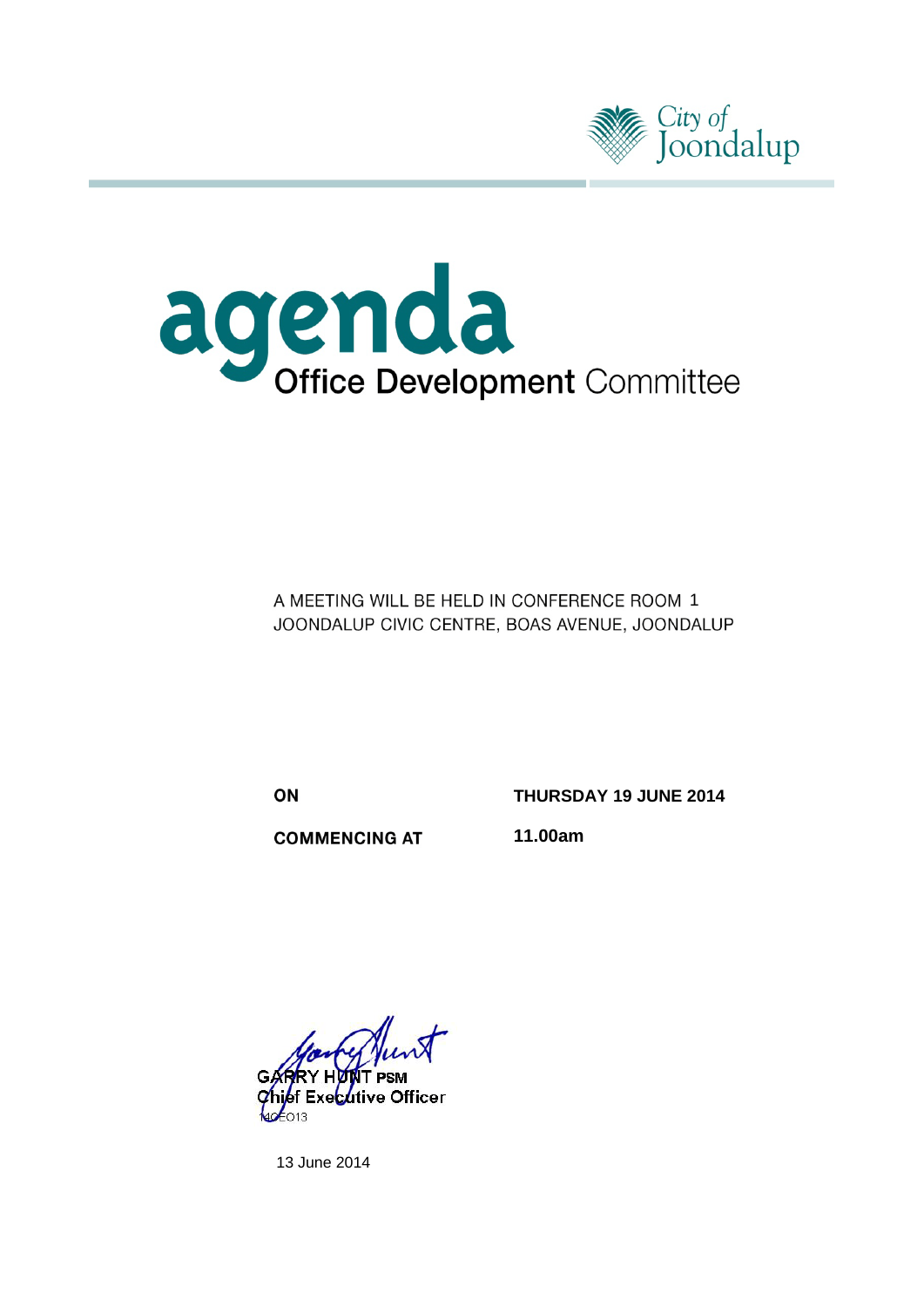# **PROCEDURES FOR PUBLIC QUESTION TIME**

The following procedures for the conduct of Public Question Time were adopted at the Council meeting held on 19 November 2013:

# **Questions asked verbally**

- 1 Members of the public are invited to ask questions at Committee Meetings.
- 2 Questions asked at an Ordinary Committee meeting must relate to a matter that affects the City of Joondalup. Questions asked at a Special meeting of the Committee must relate to the purpose for which the meeting has been called.
- 3 A register will be provided for those persons wanting to ask questions to enter their name. Persons will be requested to come forward in the order in which they are registered, and to give their name and full address.
- 4 Public question time will be limited to two minutes per member of the public, with a limit of two verbal questions per member of the public.
- 5 Statements are not to precede the asking of a question during public question time. Statements should be made during public statement time.
- 6 Members of the public are encouraged to keep their questions brief to enable everyone who desires to ask a question to have the opportunity to do so.
- 7 Public question time will be allocated a minimum of 15 minutes and may be extended in intervals of up to 10 minutes by resolution of the Committee, but the total time allocated for public questions to be asked and responses to be given is not to exceed 35 minutes in total. Public question time is declared closed following the expiration of the allocated time period, or earlier than such time where there are no further questions.
- 8 Questions are to be directed to the Presiding Member and shall be asked politely, in good faith, and are not to be framed in such a way as to reflect adversely or be defamatory on a particular Elected Member or City employee. The Presiding Member shall decide to:
	- accept or reject any question and his/her decision is final
	- nominate a member of the Committee and/or City employee to respond to the question or
	- take a question on notice. In this case a written response will be provided as soon as possible, and included in the agenda of the next Committee meeting.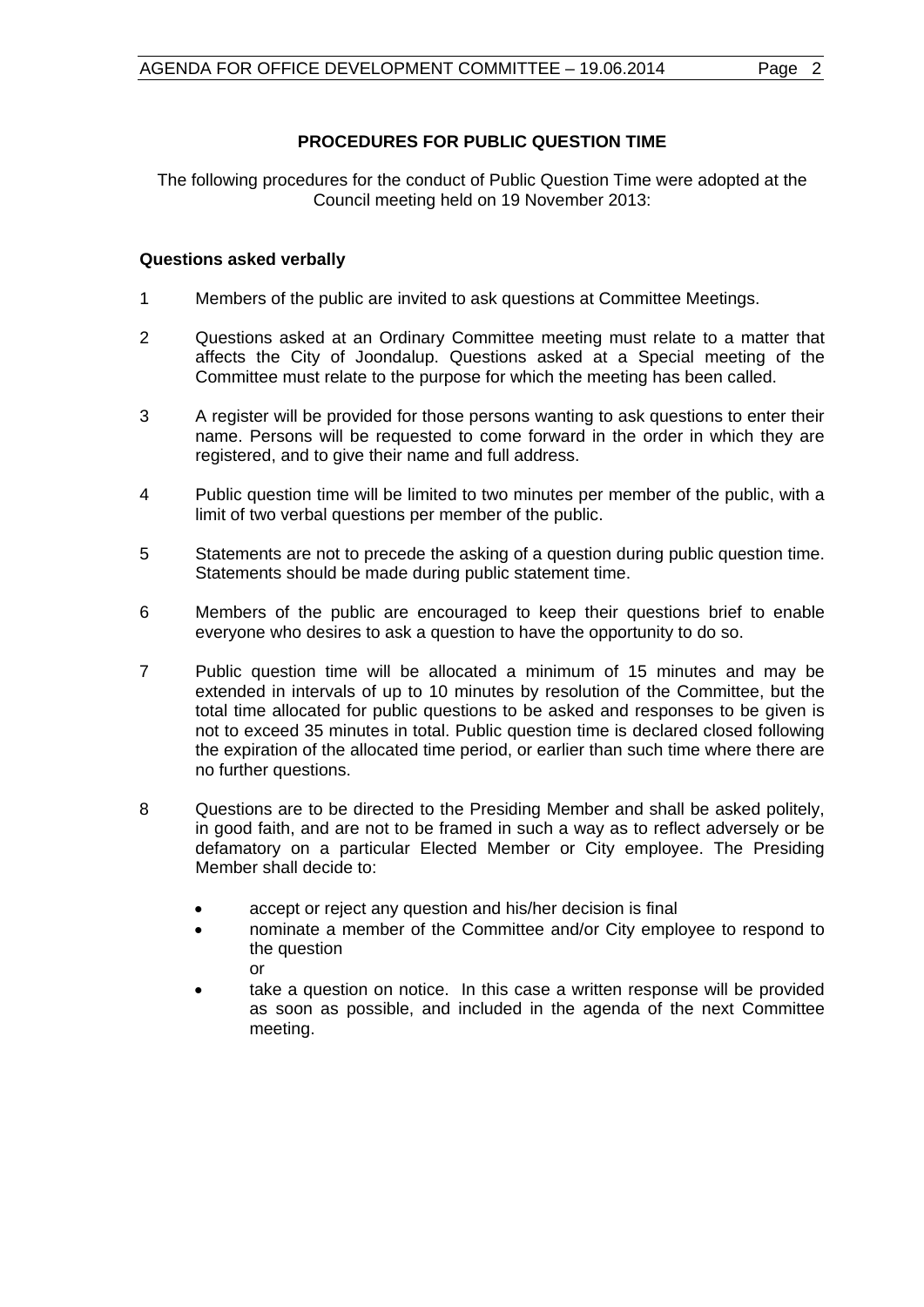- 9 Where an Elected Member is of the opinion that a member of the public is:
	- asking a question at a Committee meeting, that does not relate to a matter affecting the City or
	- making a statement during public question time,

they may bring it to the attention of the Presiding Member who will make a ruling.

- 10 Questions and any response will be summarised and included in the minutes of the Committee meeting.
- 11 It is not intended that question time should be used as a means to obtain information that would not be made available if it was sought from the City's records under Section 5.94 of the *Local Government Act 1995* or the *Freedom of Information Act 1992* (FOI Act 1992). Where the response to a question(s) would require a substantial commitment of the City's resources, the Chief Executive Officer (CEO) will determine that it is an unreasonable impost upon the City and refuse to provide it. The CEO will advise the member of the public that the information may be sought in accordance with the FOI Act 1992.

#### **Questions in Writing – (Residents and/or ratepayers of the City of Joondalup only)**

- 1 Only City of Joondalup residents and/or ratepayers may submit questions to the City in writing.
- 2 Questions asked at an Ordinary Committee meeting must relate to a matter that affects the City of Joondalup. Questions asked at a Special meeting of the Committee must relate to the purpose for which the meeting has been called.
- 3 The City will accept a maximum of five written questions per City of Joondalup resident/ratepayer. To ensure equality and consistency, each part of a multi-part question will be treated as a question in its own right.
- 4 Questions lodged by 9.00am on the day immediately prior to the scheduled Committee meeting will be responded to, where possible, at the Committee meeting. These questions, and their responses, will be distributed to Elected Members and made available to the public in written form at the meeting.
- 5 The Presiding Member shall decide to accept or reject any written question and his/her decision is final. Where there is any concern about a question being offensive, defamatory or the like, the Presiding Member will make a determination in relation to the question. Questions determined as offensive, defamatory or the like will not be published. Where the Presiding Member rules questions to be out of order, an announcement to this effect will be made at the meeting, including the reason(s) for the decision.
- 6 The Presiding Member may rule questions out of order where they are substantially the same as questions previously submitted and responded to.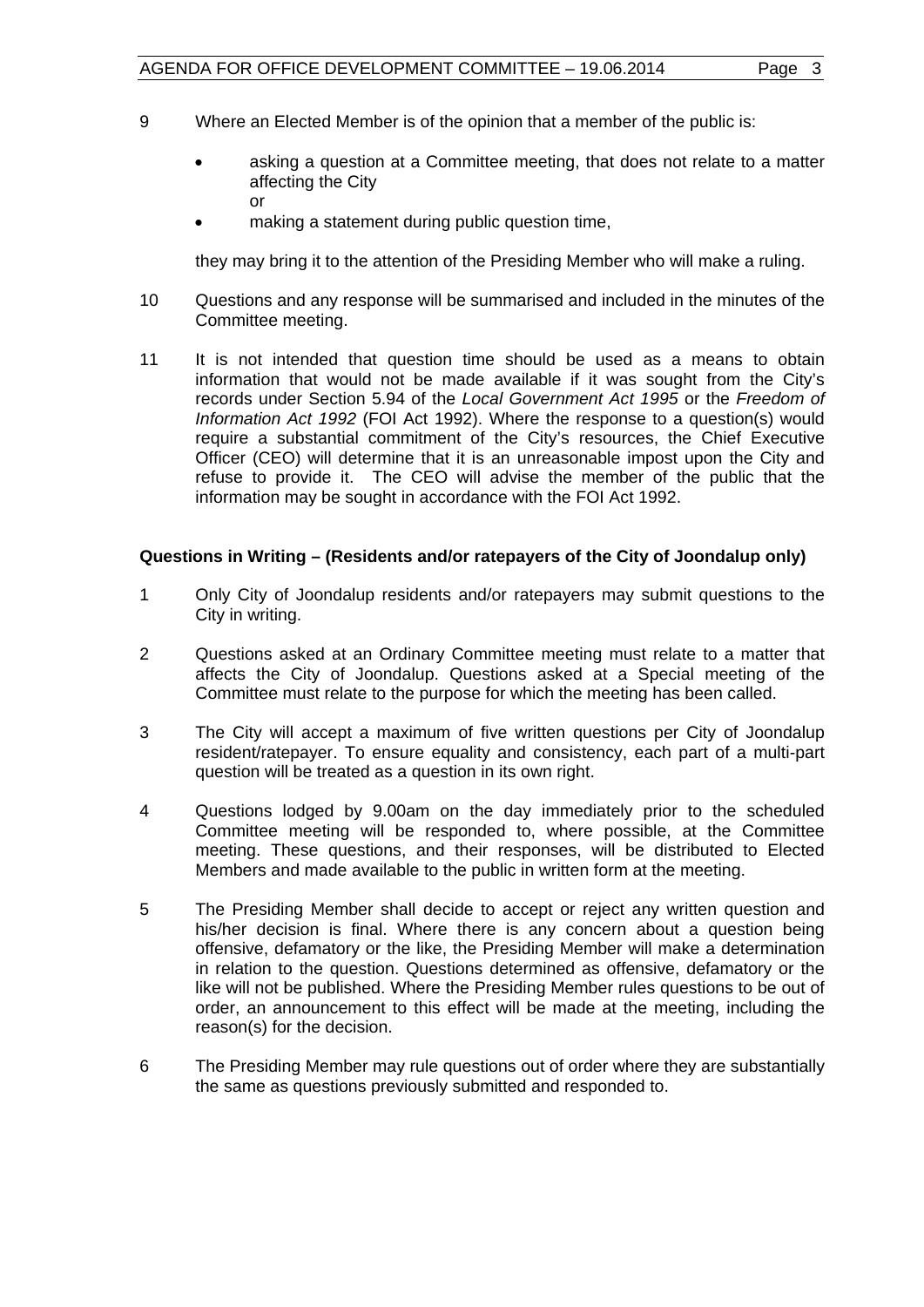- 7 Written questions unable to be responded to at a Committee meeting will be taken on notice. In this case, a written response will be provided as soon as possible and included on the agenda of the next Committee meeting.
- 8 A person who submits written questions may also ask questions at a Committee meeting and questions asked verbally may be different to those submitted in writing.
- 9 Questions and any response will be summarised and included in the minutes of the Committee meeting.
- 10 It is not intended that question time should be used as a means to obtain information that would not be made available if it was sought from the City's records under Section 5.94 of the *Local Government Act 1995* or the *Freedom of Information Act 1992* (FOI Act 1992). Where the response to a question(s) would require a substantial commitment of the City's resources, the Chief Executive Officer (CEO) will determine that it is an unreasonable impost upon the City and may refuse to provide it. The CEO will advise the member of the public that the information may be sought in accordance with the FOI Act 1992.

#### **DISCLAIMER**

Responses to questions not submitted in writing are provided in good faith and as such, should not be relied upon as being either complete or comprehensive.

# **PROCEDURES FOR PUBLIC STATEMENT TIME**

The following procedures for the conduct of Public Statement Time were adopted at the Council meeting held on 19 November 2013:

- 1 Members of the public are invited to make statements, either verbally or in writing, at Committee meetings.
- 2 Statements made at an Ordinary Committee meeting must relate to a matter that affects the City of Joondalup. Statements made at a Special meeting of the Committee must relate to the purpose for which the meeting has been called.
- 3 A register will be provided for those persons wanting to make a statement to enter their name. Persons will be requested to come forward in the order in which they are registered, and to give their name and full address.
- 4 Public statement time will be limited to two minutes per member of the public.
- 5 Members of the public are encouraged to keep their statements brief to enable everyone who desires to make a statement to have the opportunity to do so.
- 6 Public statement time will be allocated a maximum time of 15 minutes. Public statement time is declared closed following the 15 minute allocated time period, or earlier than such time where there are no further statements.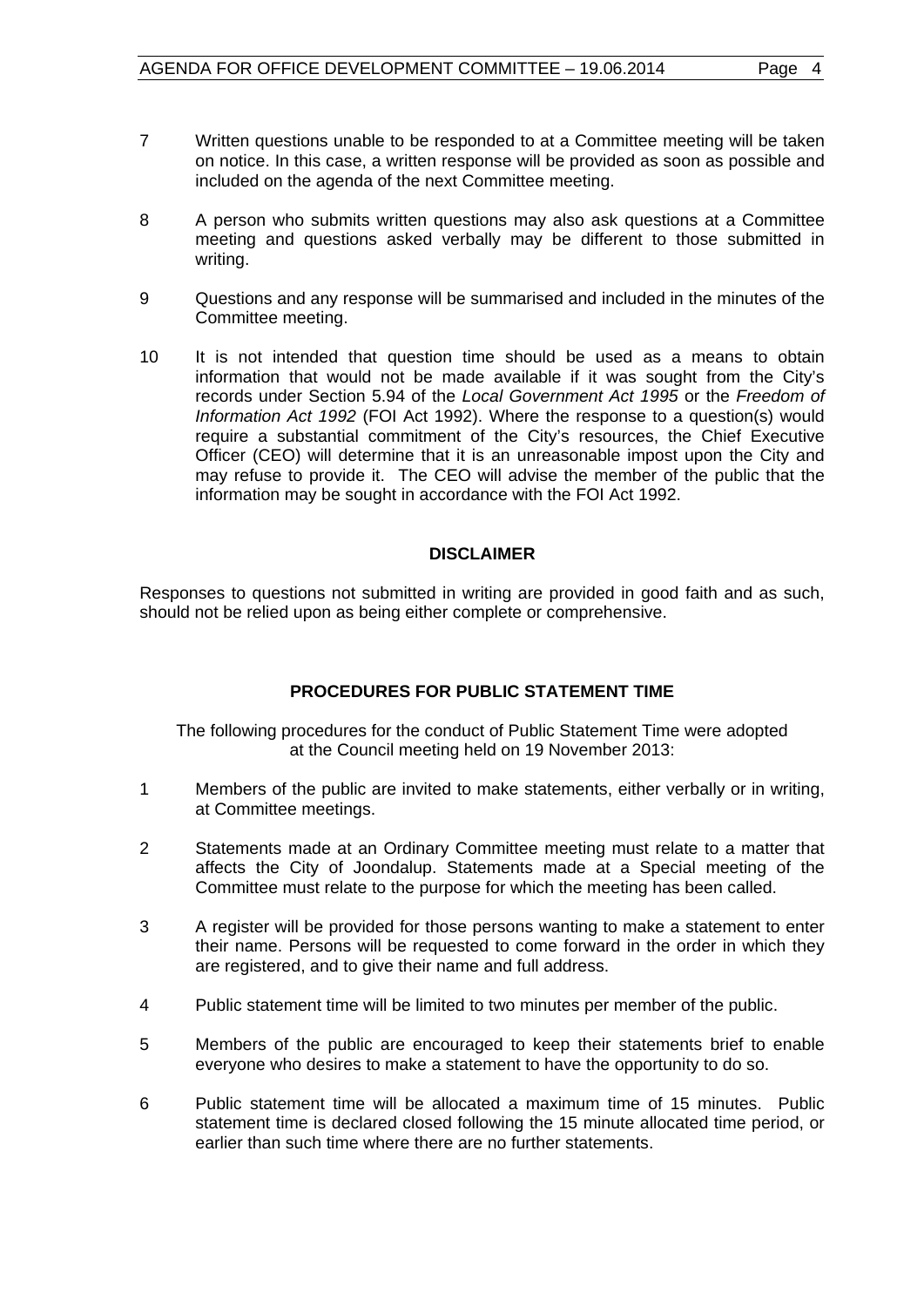- 7 Statements are to be directed to the Presiding Member and are to be made politely in good faith and are not to be framed in such a way as to reflect adversely or be defamatory on a particular Elected Member or City employee.
- 8 Where an Elected Member is of the opinion that a member of the public is making a statement at a Committee meeting, that does not relate to a matter affecting the City, they may bring it to the attention of the Presiding Member who will make a ruling.
- 9 A member of the public attending a Committee meeting may present a written statement rather than making the statement verbally if he or she so wishes.
- 10 Statements will be summarised and included in the minutes of the Committee meeting.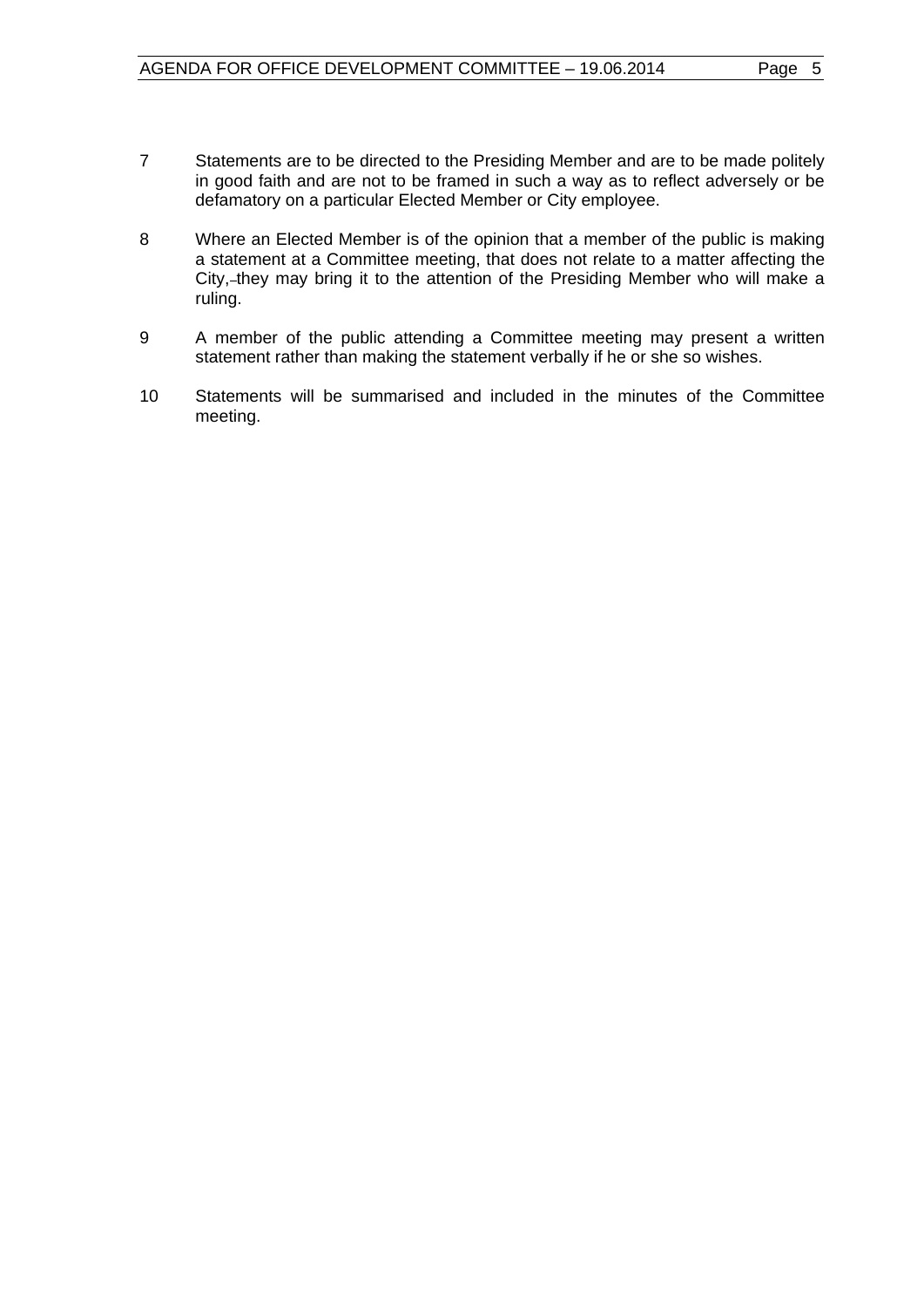# **TABLE OF CONTENTS**

| Item No. | <b>Title</b>                                                                            |    |  |
|----------|-----------------------------------------------------------------------------------------|----|--|
|          | <b>Declaration of Opening</b>                                                           | 8  |  |
|          | <b>Declarations of Interest</b>                                                         | 8  |  |
|          | <b>Public Question Time</b>                                                             | 8  |  |
|          | <b>Public Statement Time</b>                                                            | 8  |  |
|          | Apologies/Leave of absence                                                              | 8  |  |
|          | <b>Confirmation of Minutes</b>                                                          | 9  |  |
|          | <b>Presiding</b><br>Member<br>without<br><b>Announcements</b><br>by the<br>discussion   | 9  |  |
|          | Identification of matters for which the meeting may be<br>closed to the public          | 9  |  |
|          | <b>Petitions and deputations</b>                                                        | 9  |  |
|          | <b>Reports</b>                                                                          | 10 |  |
| 1        | Confidential - Expression of Interest - Joondalup City Centre<br>Development - [103036] | 10 |  |
|          | <b>Urgent Business</b>                                                                  | 11 |  |
|          | Motions of which previous notice has been given                                         | 11 |  |
|          | <b>Requests for Reports for future consideration</b>                                    | 11 |  |
|          | <b>Closure</b>                                                                          | 11 |  |

# **Note:**

Clause 15.10 of the City's *Meeting Procedures Local Law 2013* states:

*This local law applies generally to committee meetings except for clause 7.1 in respect of members seating and clause 7.8 in respect of limitation on members speaking.*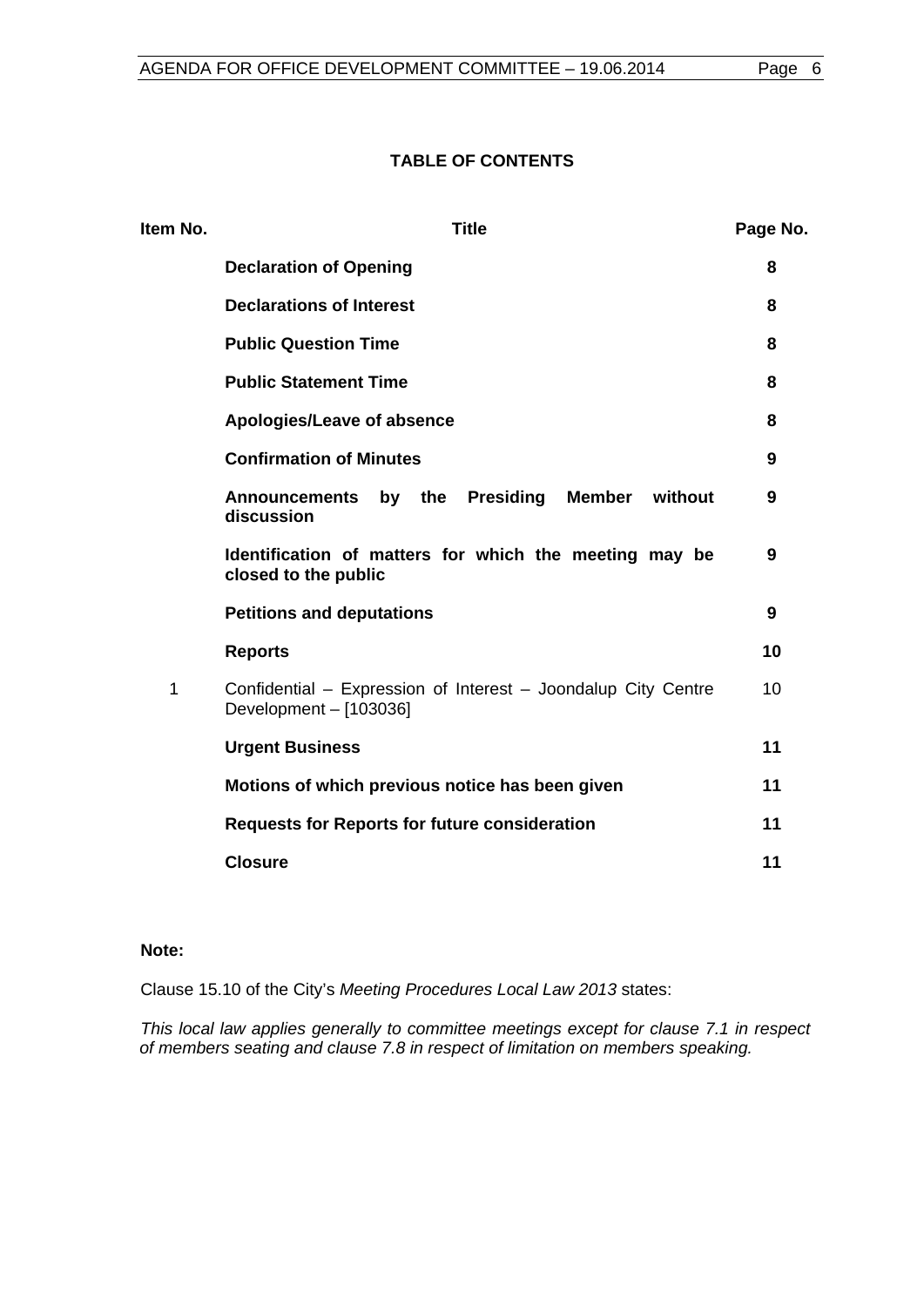# **CITY OF JOONDALUP**

Notice is hereby given that a meeting of the **Office Development Committee** will be held in Conference Room 1, Joondalup Civic Centre, Boas Avenue, Joondalup on **Thursday 19 June 2014** commencing at **11.00am.**

**IT PSM Executive Officer** 

 Joondalup 13 June 2014 Western Australia

# **AGENDA**

#### **Committee Members (6)**

#### **Committee Members**

Mayor Troy Pickard *Presiding Member* Cr Liam Gobbert Cr Kerry Hollywood

Cr Tom McLean, JP *Deputy Presiding Member* Mr Garry Hunt Chief Executive Officer Ms Dale Page Director Planning and Community Development

#### **Quorum for Meetings (3)**

The quorum for a meeting is to be at least 50% of the number of offices (whether vacant or not) of members of the committee.

#### **Simple Majority:**

A simple majority is to be more than 50% of those members present at the meeting.

#### **Absolute Majority (4):**

An absolute majority vote is to be more than 50% of the number of offices (whether vacant or not) of the committee.

#### **Casting Vote:**

In the event that the vote on a motion is tied, the presiding person must cast a second vote.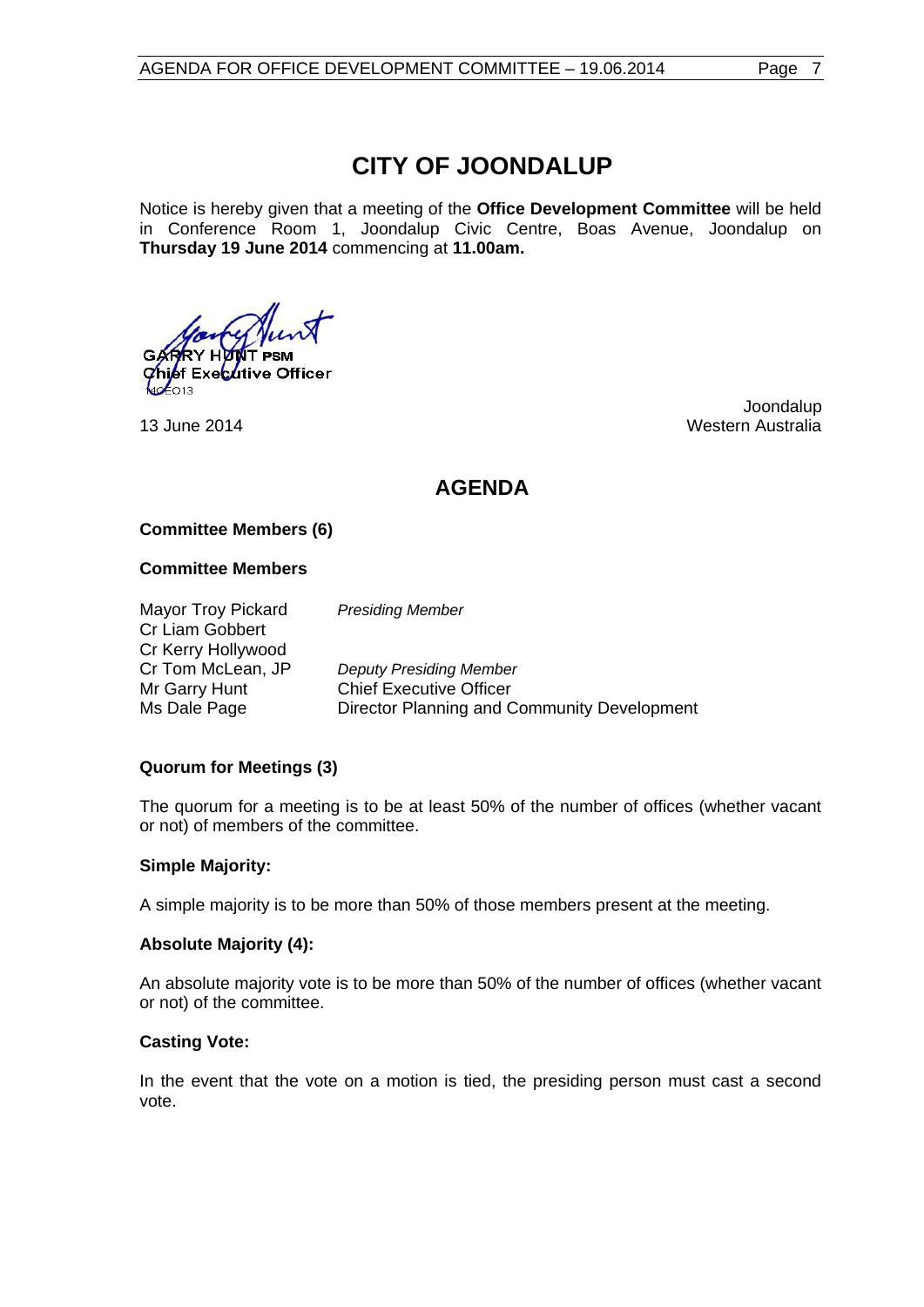#### *Terms of Reference*

*To provide advice and make recommendations to Council on:*

- *the preferred location for the development of the Joondalup City Centre Commercial Office Development*
- *the architectural design elements to be incorporated into the Joondalup City Centre Commercial Office Development*
- *the core components to be included in the Joondalup City Centre Office Development*
- *the development models and financial structures to progress the Joondalup City Centre Commercial Office Development, including expressions of interest*
- *the options for the ongoing management and utilisation of the Joondalup City Centre Commercial Office Development.*

# *Delegated Authority*

*The Office Development Committee has delegated authority to make appropriate decisions on behalf of Council that are aligned with the Committee's Terms of Reference and in accordance with the constraints of the Local Government Act 199*5.

# <span id="page-7-0"></span>**DECLARATION OF OPENING**

<span id="page-7-1"></span>**DECLARATIONS OF INTEREST**

<span id="page-7-2"></span>**PUBLIC QUESTION TIME**

<span id="page-7-3"></span>**PUBLIC STATEMENT TIME**

#### <span id="page-7-4"></span>**APOLOGIES/LEAVE OF ABSENCE**

#### **Leave of Absence Previously Approved:**

| <b>Cr Christine Hamilton-Prime</b> | 1 June to 20 June 2014 inclusive;         |
|------------------------------------|-------------------------------------------|
| Cr Russ Fishwick, JP               | 4 August to 23 September 2014 inclusive;  |
| Cr Philippa Taylor                 | 20 August to 12 September 2014 inclusive. |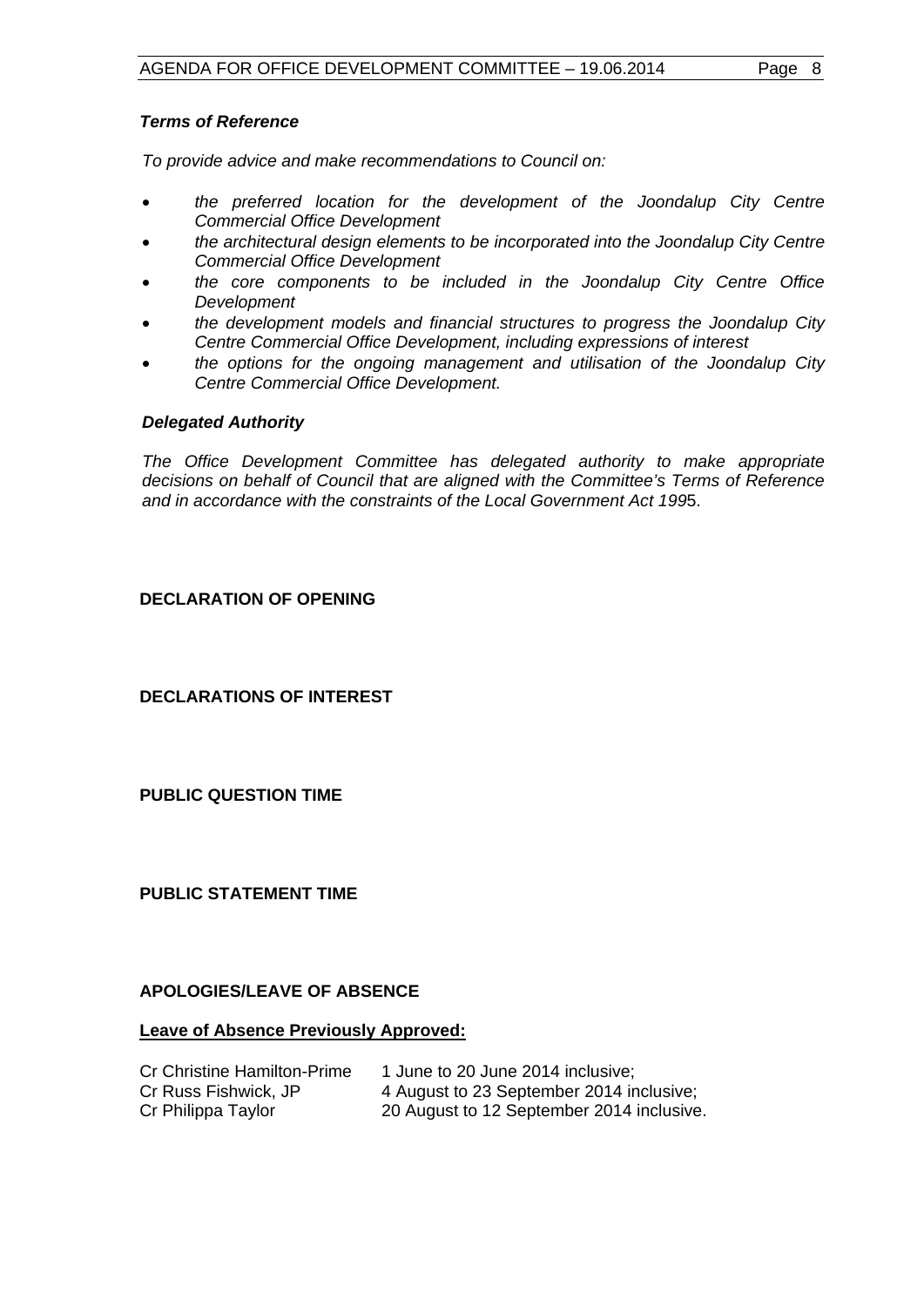#### <span id="page-8-0"></span>**CONFIRMATION OF MINUTES**

MINUTES OF THE OFFICE DEVELOPMENT COMMITTEE HELD ON 3 DECEMBER 2013 AND RECONVENED ON 17 MARCH 2014, 29 APRIL 2014 AND 21 MAY 2014

#### **RECOMMENDATION**

**That the minutes of the meeting of the Office Development Committee held on 3 December 2013 and reconvened on 17 March 2014, 29 April 2014 and 21 May 2014 be confirmed as a true and correct record.**

#### <span id="page-8-1"></span>**ANNOUNCEMENTS BY THE PRESIDING MEMBER WITHOUT DISCUSSION**

<span id="page-8-2"></span>**IDENTIFICATION OF MATTERS FOR WHICH THE MEETING MAY BE CLOSED TO THE PUBLIC**

<span id="page-8-3"></span>**PETITIONS AND DEPUTATIONS**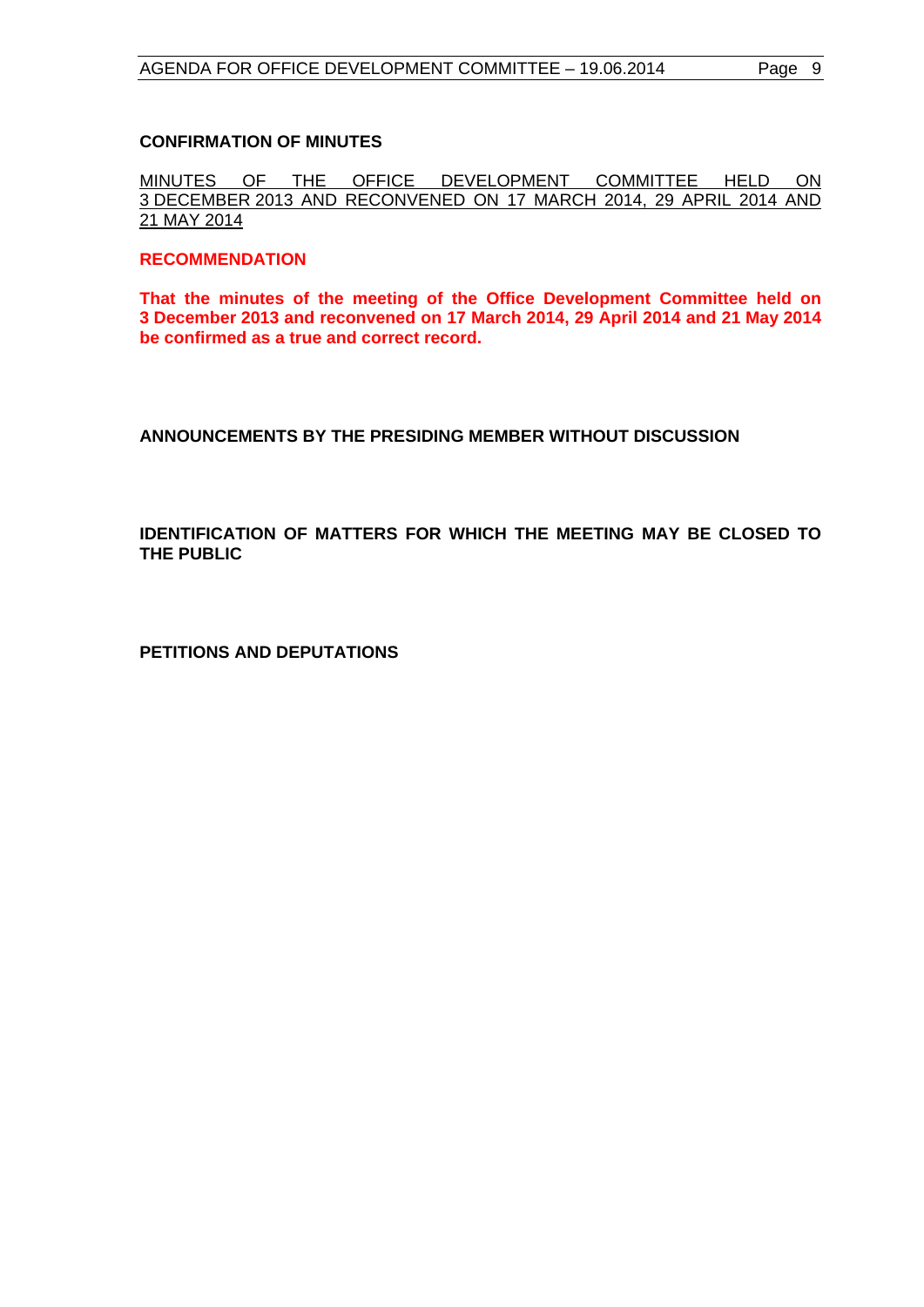#### <span id="page-9-0"></span>**REPORTS**

# <span id="page-9-1"></span>**ITEM 1 CONFIDENTIAL - EXPRESSION OF INTEREST - JOONDALUP CITY CENTRE DEVELOPMENT**

| <b>WARD</b>                           | <b>North</b>                                                                                                                                           |                                                                                                                          |  |
|---------------------------------------|--------------------------------------------------------------------------------------------------------------------------------------------------------|--------------------------------------------------------------------------------------------------------------------------|--|
| <b>RESPONSIBLE</b><br><b>DIRECTOR</b> | Mr Garry Hunt<br>Office of the CEO                                                                                                                     |                                                                                                                          |  |
| <b>FILE NUMBER</b>                    | 103036, 101515                                                                                                                                         |                                                                                                                          |  |
| <b>ATTACHMENTS</b>                    | Attachment 1<br>Attachment 2                                                                                                                           | City Centre Development - Expression<br>of Interest Process and Evaluation Plan<br>City Centre Development – Request for |  |
|                                       |                                                                                                                                                        | <b>Expressions of Interest</b>                                                                                           |  |
|                                       | Attachment 3                                                                                                                                           | City Centre Development<br>Memorandum of Understanding                                                                   |  |
|                                       | (Please Note: These attachments are confidential and will<br>appear in the official Minute Book only)                                                  |                                                                                                                          |  |
| <b>AUTHORITY / DISCRETION</b>         | Information – includes items provided to Council for<br>information purposes only that do not require a decision<br>of Council (that is for 'noting'). |                                                                                                                          |  |

This report is confidential in accordance with section 5.23(2)(c) of the *Local Government Act 1995*, which also permits the meeting to be closed to the public for business relating to the following:

• *A contract entered into, or which may be entered into, by the local government and which relates to a matter to be discussed at the meeting.*

A full report is provided to Elected Members under separate cover. The report is not for publication.